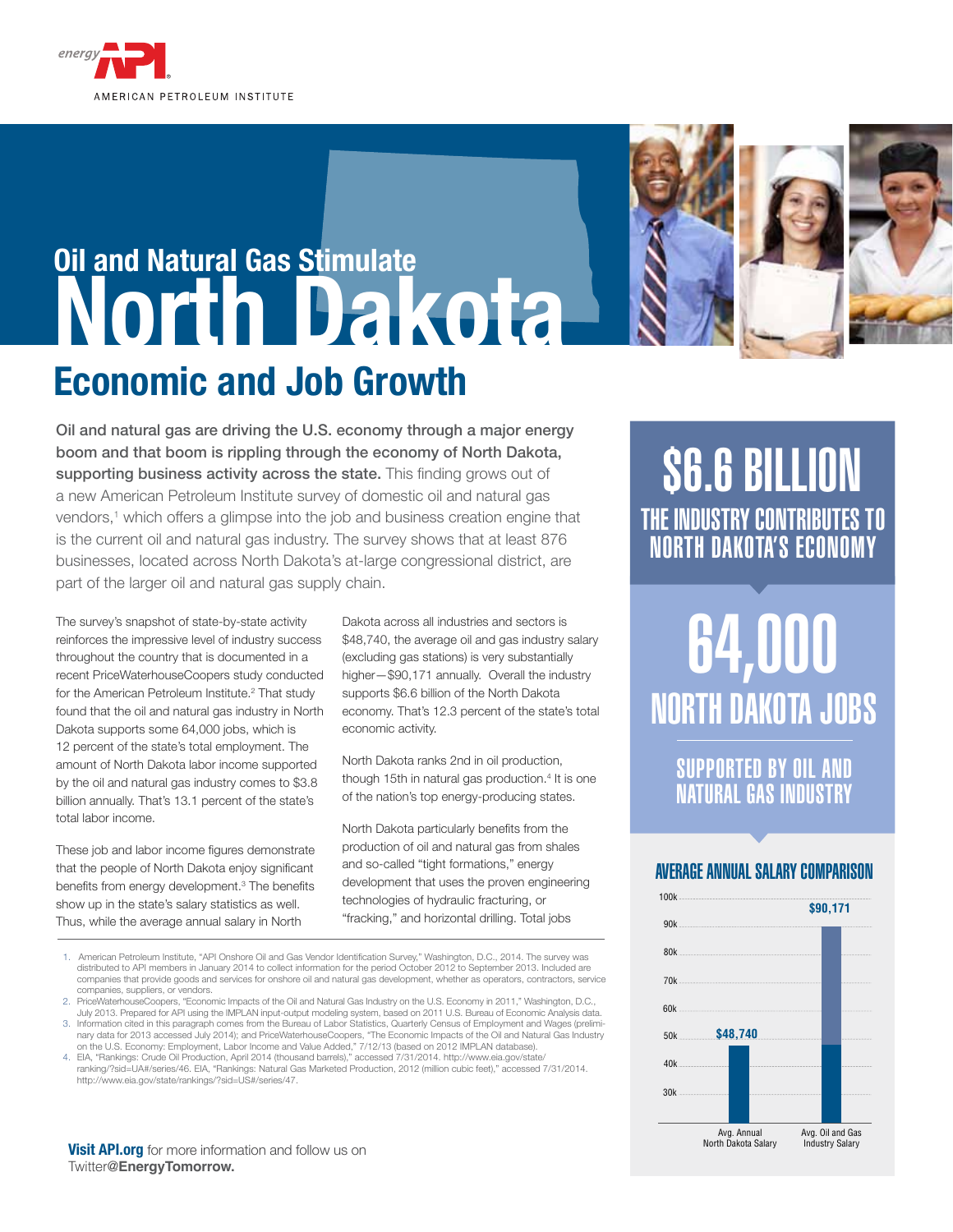### **State: North Dakota**

Vendors by Congressional District

| <b>Congressional District</b>     | Total |
|-----------------------------------|-------|
| Congressional District (At Large) | 876   |
| <b>Grand Total</b>                | 876   |

## **North Dakota Vendors by Congressional District**

District Location ●



114,240 from hydraulic fracturing and horizontal drilling NORTH DAKOTA JOBS BY 2020



OF AMERICANS support **INCREASED PRODUCTION OF OIL** AND NATURAL GAS IN THE U.S.

**Top Cities** Williston  $= 179$ Dickinson = 96 Minot  $= 93$ 

Sources: Esri, DeLorme, NAVTEQ, TomTom, Intermap, increment P Corp., GEBCO, USGS,FAO, NPS, NRCAN, GeoBase, IGN, Kadaster NL, Ordnance Survey, Esri Japan, METI, Esri China (Hong Kong), and the GIS User Community

supported by these activities in North Dakota reached 71,824 in 2012, and that job total is expected to rise to 114,240 in 2020.<sup>4</sup>

Precisely because of industry development at the Bakken Shale formation, located in the western part of the state, North Dakota is second only to Texas in terms of oil production and boasts the lowest unemployment rate in the country—2.6%.5 And Americans, including the people of North Dakota, get it. A telephone poll of 1,012 registered voters across the country, conducted on behalf of the American Petroleum Institute, found that 77 percent of Americans, regardless of party affiliation, support increased production of oil and natural gas resources located in the United States.<sup>6</sup>

4. IHS Inc., "America's New Energy Future: The Unconventional Oil and Gas Revolution and the U.S. Economy," Washington, D.C., December 2012. 5. Bureau of Labor Statistics, May 2014, http://www.bls.gov/web/laus/laumstrk.htm.

6. "What America is Thinking on Energy Issues."http://www.api.org/news-and-media/news/newsitems/2014/july-2014/voters-say-us-<br>should-do-more-to-develop-oil-natural-gas" the results of a national poll conducted by Harris fo "national poll" to see how percentages of voters answered this and other questions.



AMERICAN PETROLEUM INSTITUTE

**To find out more, visit API.org**

for more information and follow us on Twitter@**EnergyTomorrow.**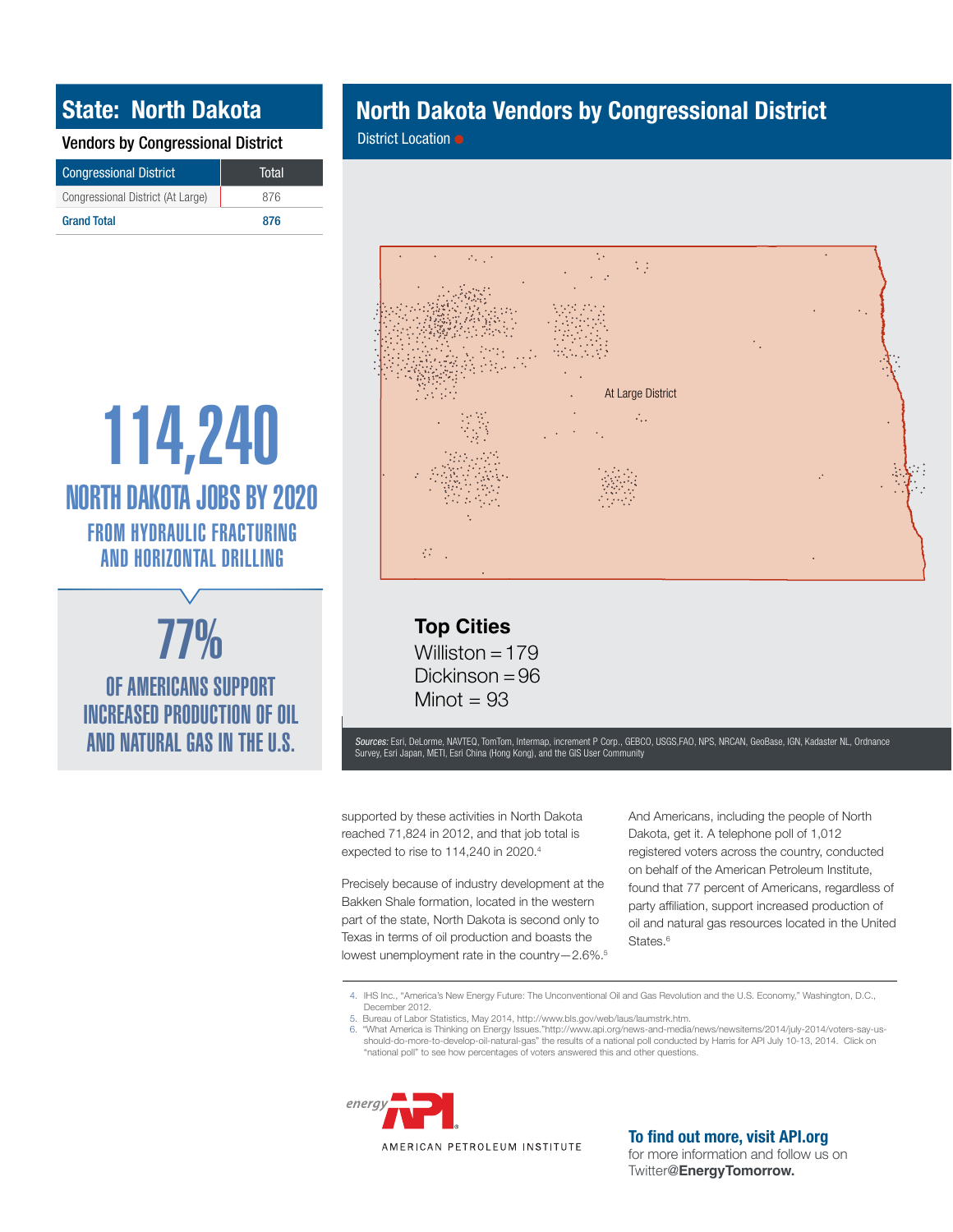#### Congressional District (at Large)

3Chem, LLC 3-D Specialities, Inc 5 Star Contracting, LLC A1 Quality Cleaning ABC Building Concepts, LLC ABC Fencing & Oil Field Services Acme Electric Tool Crib Adams, Inc Advanced Business Methods Advanced Engineering Advanced Filtration Technologies After Hours Welding & Repair, Inc Agri Industries, Inc Air Dakota Flite, Inc Alan J. Bergstrom Albertson Consulting, Inc Alice Alexander Alistair Bruce Scott-A.B. Fleming All Seasons Sport About, Inc All Seasons Water Users District Allan L. Bergan Allen Lund Allguard Security, LLC Alliance Drilling Tools, LLC Allstate Tower Service, Inc Almer S Construction Alternative Sanitation Alvin Stockert Alwin C Carus Family Trust American Colloid Company American State Bank Ameripride Linen & Apparel Ameripride Linen & Apparel Servic Ameritest, Inc. Anita F. Rohde Anex Arlan Anderson Arlene Overlee Arlo Moberg Armada Pressure Control, LLC Armstrong Corporation Armstrong Sanitation Plus, Inc Arnegard Booster Club, Inc Arnt S Electric, Inc Arrow Roustabout Service, Inc Astro-Chem Lab, Inc Automated Maintenance Service, Inc B&B Hot Oil Service, Inc B&P Painting Badlands Cleaning Service Badlands Environmental **Consultants** Badlands Hardware Badlands Power Fuels, LLC Badlands Steel, Inc Bakken Housing Services, LLC

Baranko Bros, Inc Barry Dean Ramberg Basic Energy Services Basin Brokers, Inc Basin Concrete, Inc Basin Filtration Systems & Tubin Testing, Inc Basin Oil, Inc Basin Printers, Inc Bauer Property Management,  $\sqcup$  C BCI Construction, Inc Beau Wisness Bee Line Service, Inc Benjamin E. Svihl Benjamyn Miller Benz Oil Co, Inc Berger Electric, Inc Bernard F. Wright Berniece Olson Berthold Farmers Elevator Beverly Fretheim Big K Industries, Inc Billings County Rural Fire Binstock Service Black Gold Contractors, LLC Black Gold Pumping Service Black Hills Trucking, Inc Blackrock Drilling, Inc Blair Hynek Bobby D. Iverson Bob's Oilfield Service, Inc Boespflug Trailers Boiler Inspection Program Border States Electric Supply Border States Electric Supply Borsheim Builders Supply Borsheim Crane Services Bottineau Lumber, Inc Boyd A. Anderson Braaten Plumbing, Inc Brad Allen Hingtgen Brad Lee Hodenfield Braun Distributing, Inc Braun Intertec Corporation Braun Trucking, Inc Brenda R. Jorgenson Brent J. Thomas Brent Kjorstad Brent Matthew Gawryluk Brian Hove Brian Rosencrans Brian Skaar Brien Dennis Brooksfield Farms, Inc Brosz Engineering, Inc Bruce A. Bergstrom Bryan J Oyloe Buckhorn Measurement Services Bud Chapin Trust

Burke-Divide Electric Coop, Inc Butler Machinery Company C&C Ornamental Iron Works C&C Rentals, LLC C&D Water Services C&J's NDT, Inc C&S Stringup, Inc Cal-Kern, LLC Calmer Overlee Canary Drilling Services, LLC Capital Lodging, LLC Carl Perdue Carla Kay Hodenfield Carla Vigested Carlson Well Service, Inc Carole A. Haug Carrier Welding Carrier Welding & Pipefitting Cary Longie CBM Services Ltd CCP Properties, LLC. Cecil Wilson Jr Central Trenching, Inc Challenger Industries, Inc Champion Township Charlene Bjornson Charles & Marlys Juma Jr. Charlie Sorenson Charlies's Angels Cleaning, Inc Cheetah Services, Inc Chippewa Resources, Inc. Chris Bristol Christensen Consulting, LLC Christopher Kjorstad Christopher Nelson Circle Sanitation Service Circle T Transport & CoastInc Clara Dowhaniuk Clayton Brenna Clean Energy Fluid Systems, LLC Clemetson Food Productions,  $\sqcup$  C Clifford Iverson Clyde Vinger CM Clean Laundry Cobra Trucking Coca-Cola of Williston Cole Papers, Inc Companions For Children, Inc Connie Rosencrans Consolidated Communication **Corporation** Construction Service, Inc Contex Energy Co Cora Weyrauch Coyle Electric, Inc Crafty Hands Craven-Hagan Clinic Crew Cut Lawn Service Crosby Creek Consulting LLP

## $N$ ORTH DAKOTA - VENDOR LIST

CS Mechanical, Inc Curt Meyer Curtis & Sharon Anderson Curtis Sorenson CWC of Minot, Inc D&J Transport, Inc D&L Paraffin, Inc. D&T's Quality Cleaning Service Dakota Carrier Network Dakota Fence Company Dakota Fire Extinguishers, Inc Dakota Fire Protection, Inc Dakota Fire Station Dakota Gold Manufacturing Dakota Hotshot Express, LLC Dakota Land Services, Inc Dakota Outerwear Co. Dakota Production Service, Inc Dakota Quality Grain Coop Dakota Realty & Leasing, Inc Dakota Rubber Stamp Dakota Sandblasting & Painting Dakota Soil Sterilization, Inc Dakota Staffing Solutions, Inc Dakota Supply Group, Inc Dakota Transload Dallas Knudson Dallas Sailer Enterprises Daniel Garaas Daniel J. Bata Welding Daniel S. Long Daniel T. Mcginnity Darby's Welding & Machine, Inc Daren's Welding, LLC Darrin Hauge Daryl & Bette Belik Daryl Edwards David & Nancy Carlson David A. Iverson David Alan Foss Trustee of The David Bartenhagen & Associates, LLC David Bergstrom David Brenna David Davidson David Rolfson DC Entertainment DC&B Hotshot Dean Anderson, Inc Dean Olson Deborah Baklenko Dennis & Rebecca Edwards Dennis A. Rehak Dennis Bice Dennis L. Johnsrud Dennis Rohde Denny's Electric & Motor Repair, Inc Deon M. & Shana Ray Iverson Design Solutions & Integration, Inc

Destrie Mcmilan Dhani Alamsyah - Sakura Dickinson Catholic Schools Dickinson Ready Mix Co Directmed, Inc Diverse Energy Systems, LLC Dixie Chapin Dixie S. Domestic Violence & Rape Crisis Donald & Bonnie Lovaas Donald C. Knox Donald J. Hickel Donald Nelson Donald W. Smedberg Donald W. Will Dongmei Wang Donna Larson Doran Louis Fosburgh Dorinne Haug Double Diamond Transport, LLC Double EE Service, Inc Douglas Feiring Douglas G Kjos Douglas Meyer Dresser Oil Tools, Inc Dry Bulk Rentals, LLC Dry Fork Township DTE Truck Equipment DTE, Inc DTM, Inc Duane Roller Dukes Welding & Fabrication, LLC Dunn Spraying, LLC Eagle Construction, LLC EAPC Earl Rennerfeldt Earthmovers, Inc Ebel Integrators Edith Ann Joyce Edward H Schwartz Construction Edward L. Will Trust Electric Scientific Company, Inc Elkhorn Well Service, LLC Elsie Gilbertson Empire Oil Company Energy Systems Industrial, Inc Entrec Cranes & Heavy Haul, Inc Enviro Shield Products, Inc Environmental Abatement Services Environmental Materials, Inc Equality Farms, Inc Ernest Trampe Estvold Consulting, LLC Eti Ewer Testing & Inspection, Inc Eugene & Beth Dahl Eugene C.Vandeberg Evitt Operating & Consulting Co Extreme Energy Services, LLC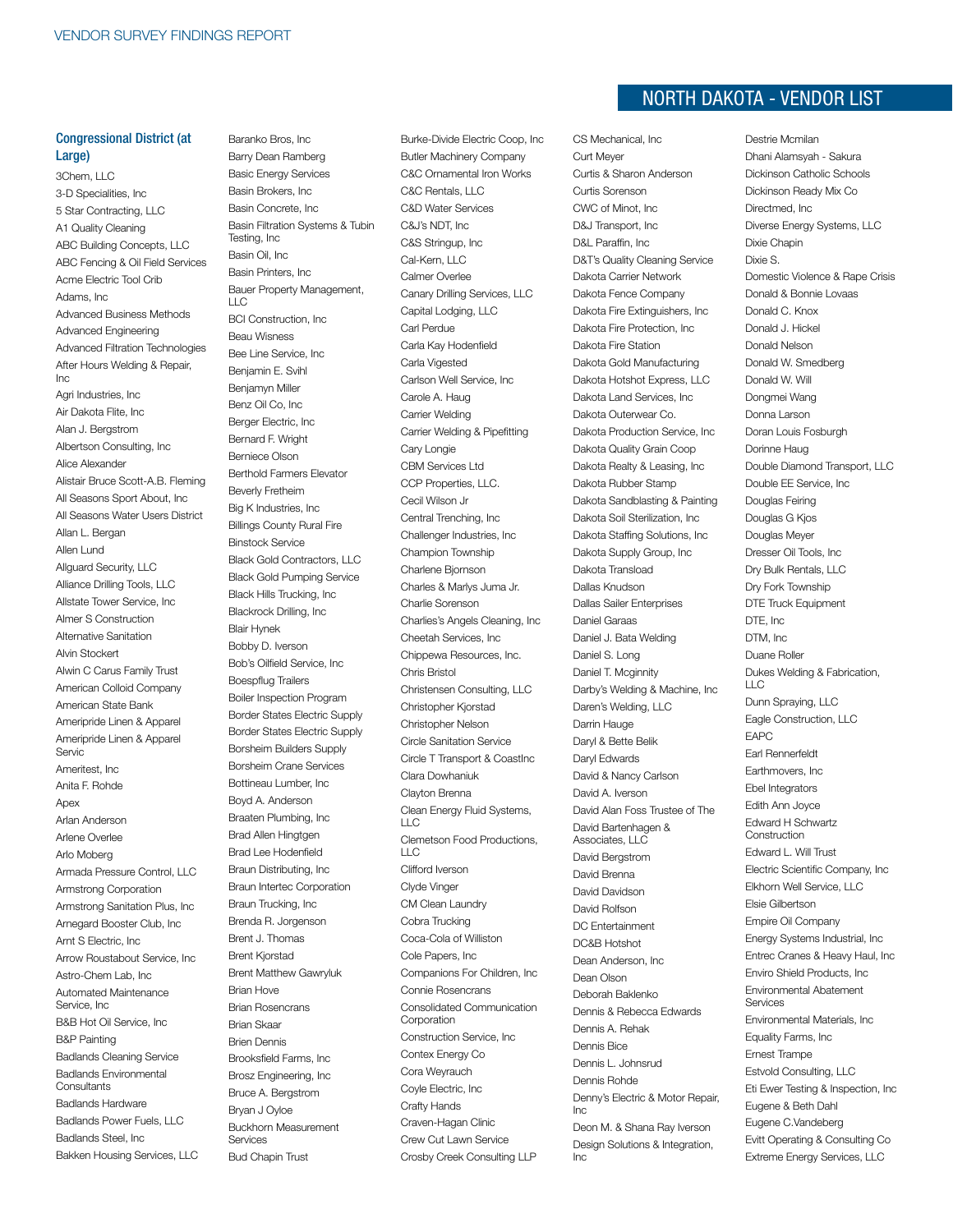Eyewear Concepts Farden Construction, Inc Farmers Union Lumber Farmers Union Oil Company Farstad Oil, Inc Fastenal Ferguson Enterprises, Inc Fiberone Tank, Inc Fire Extinguishing Systems, Inc Fireside Office Products, Inc First Choice Physical Therapy, Inc Fisher Sand & Gravel Company Fisher-Theis Partnership Flint Energy Services, Inc Flora F. Davidson Floyde Syverson Forward Communication Fox Hills Fencing Francis & Erma Franson Fred Roberts Fred Sorenson Frontier Hot Oil, LLC Frontier Precision, Inc Frontier Wellhead & Supply, Inc Gaffaney's Total Office Source, Inc Galvanizers, Inc Gary D. Summerfield Gary J. Skarda Gary Levang Gary Swenson Gayne L. Meiers GC Products Gene F. Harris General Equipment & Supplies General Trading Company Gene's Plumbing Service, Inc George D. Summerfield Gerald Dilland Gerald Douglas Neset Gjovig Consulting, LLC Go Wireline, LLC GP Trucking & Services, Inc Grand Dakota Lodge Grand Forks Fire Equipment Co Grand International Inn, Inc Granite Springs Water & Ice Gravity Rental & Consulting, Inc Great Plains Technical Services Greater Minot Zoological Society Greater North Dakota Chamber of Greenergy Systems Ltd Gregory L. Larson Grimestad Farm & Ranch LLP Grimestad Partnership

Guardian Safety Systems Gustafson Septic Service, Inc

Gymnastics, Inc H&K, Inc

Halliburton Energy Servicesinc. Harley's Arrowhead, Inc Harold Olson Hazel Ramberg Heggen Equipment, Inc Heide Transport, LLC Helen Anderson Real Estate **Trust** Hell Creek Environmental, LLC Helping Hands Cleaning Service Hickman Sales & Service, Inc Holly Wheeler Home of Economy Horab Transport Horgan Surveying Horizon Resources Hotshot Welding & Rental Services, Inc Hotsy Equipment Co Howard D. Rehak Hydro Hotshots, Inc Icy Industrial Services, LLC Ideal Oilfield Solutions LLP IHD Solids Mgmt, LLC Indian Hill Electric, Inc Indian Hill Electric, Inc Indigo Signworks Industrial Electric Service, Inc Industrial Equipment Sales & Service, Inc Industrial Lubricant Company Industrial Measurement & **Control** Ink Spot Printing Integrated Production Services, Inc Interstate Power Systems Irby Tool & Safety Iret Properties A Nd Limited Iron Works Welding, Inc J&J Oilfield Services, Inc J&T Services, Inc Jack & Jill Jack's Family Restaurant Jafco, Inc James Brodal James Hegland James Oil Well Service, Inc James T. Iverson Janell B. Vandeberg Janice Becker Jared Iverson Jason Iverson Jay R's Auto Body & Sandblasting Jeff & Eva Hepper Jeff Hartsoch Jeffrey Knox Jeffrey L. Meiers Jeffrey Ruud Jelean Braaten

H&L Rental, Inc

Jennifer Sorenson Jensen Oil Field Services, Inc Jerry Blada - J.B. Express Jerry's Services of N.Dakota, Inc Jesse Monson Jesse's Pumping Jessie J. Stenberg Jet Pre-Mix, LLC J-N-T Security Services Corporation Joe's Casing & Drilling, Inc John Bang Construction, Inc John C. Parton Welding and John D & Cleo M. Kirkland John David Tank Trust & Mary John H. Vachal John's Welding, Inc Johnson Controls, Inc Johnson Oilfield Service, Inc Johnson Supply Company, Inc Jorgenson Lumber Joseph Schettler Joshua D. Smith Journey Energy Services, LLC Joyce Aslakson Joyce Family Farms J-S Sanitation Judith H. Stenehjem Ltd Partners Judy Vinger K&R Ajax Division K&R Roustabout Kadrmas Lee & Jackson, Inc Kadrmas Lee & Jackson, Inc Karen Ruud Kathleen M.Dahl Kaye Gudbranson KD Rentals, LLC Keene Township Keith Meiers Keith Rice Keith Signs Keitu Engineers & Consultants, Inc Kenneth A. Mogen Kent Pedersen Kevin & Dalaine Uran Kevin & Joan Lapica Key Rocky Mountain, Inc Kinetic Leasing, Inc Kirkland, Inc Kjck Inc Knife River Fencing, LLC Knutson Flying Service, Inc Kohler Communications of Williston, Inc Kohler Communications, Inc Konrad P. Norstog Kranks Landscaping & Dirtworks, LLC Kristi Hager Kuhr Trucking, LLC

#### North Dakota - VENDOR LIST

Kuntz Sandblasting & Painting,  $\sqcup$  C Lafarge North America, Inc Larry Haug Larry Jones Larry Signalness Laura A. Weinmann Laurie K. Hamre Lawrence A. Hoiby Lawrence Widdel Layne Daniel Ferguson LB Tioga One, LLC Ldl Clean, Inc Lee Davidson Leif Jellesed Len's Midnite Repair Leon A. Vandeberg Leroy Seaton Lignite Oil Co, Inc Linda G. Mogen Lindbo Welding Sales & Service Logo Magic, Inc Loren & Lori Jepson Loretta Schroeder Lowe's Printing, Inc Lund Oil, Inc Lyle A. Leiseth Lynd A. Johnson Lyndon C. Hoiby Lynn Brodal M&H Carwash M&K Hotshot & Trucking, Inc M&K Rig Service, Inc Mac, Inc Mach I Lab Rental Mackoff, Kellogg, Kirby, Kloster Madalyn C. Helland Magic City Figure Skating Club Magic City Music Factory Make A Wish Foundation Mandan Steel Fabricators, Inc Maribeth Bergstrom Marilyn Holly Archer Mark Wold Marlow Nelson Marlys Hartsoch Marsha or Gary Paul Marta-Co Control, Inc Marten's Welding, Inc Martin Construction, Inc Marty Jorstad, Inc Mary Ellen Iverson Mary Soine Materials Testing Services, LLC Matthew D. Johansen Maverick Hauling, LLC Mavis Johnsrud Maxine Nelson Mayer Electric MBI Energy Logistics, LLC MBI Energy Rentals, Inc

MBI Energy Services, Inc McCody Concrete Products McJunkin Red Man Corporation Mckenzie Building Center, Inc Mckenzie Co Water Resource Diet Mckenzie County Fair Mckenzie Electric Cooperative, Inc Measurement Services Meesters Welding, LLC Message Center, Inc MGM Rural Sanitation, LLC Michael E Desautel Michael E. Brunelle Michael Hynek Midland Atlas Company, LLC Midstate Telephone Company Midwest Crane Service, Inc Midwest Hose Miller Insulation Company, Inc Milo Iverson Milo Wienees Minot Area Development Corporation Minot Area Dollars For Scholars Minot Area Homeless Coalition, Inc Minot Commercial Properties Minot Family Ymca Minot Gun Club Minot Indoor Rodeo, Inc Minot Plumbing & Heating Co. Minot Public School Foundation Minot Restaurant Supply Co. Minot Shrine Club/Northwest Minot State University Minot Vocational Adjustment Minot's Finest Collision Center Missouri Valley Petroleum Mitchell James Moe MLB Consulting, LLC Modern Machine Works, Inc Monarch Products Company Mon-Dak Water & Septic Service Ll Monkota Disposal, Inc Montana Dakota Utilities Co Morelli's Distributing, Inc Mountrail-Williams Electric Cooperative Mulligans Catering Murray Consulting, Inc Myron J. Iverson Nakota Clean Nancy Snyder Napa Auto Parts Nathan Brenna ND Tax Commissioner Neff Eiken & Neff P.C

Neil R. Thomas Nels Norstedt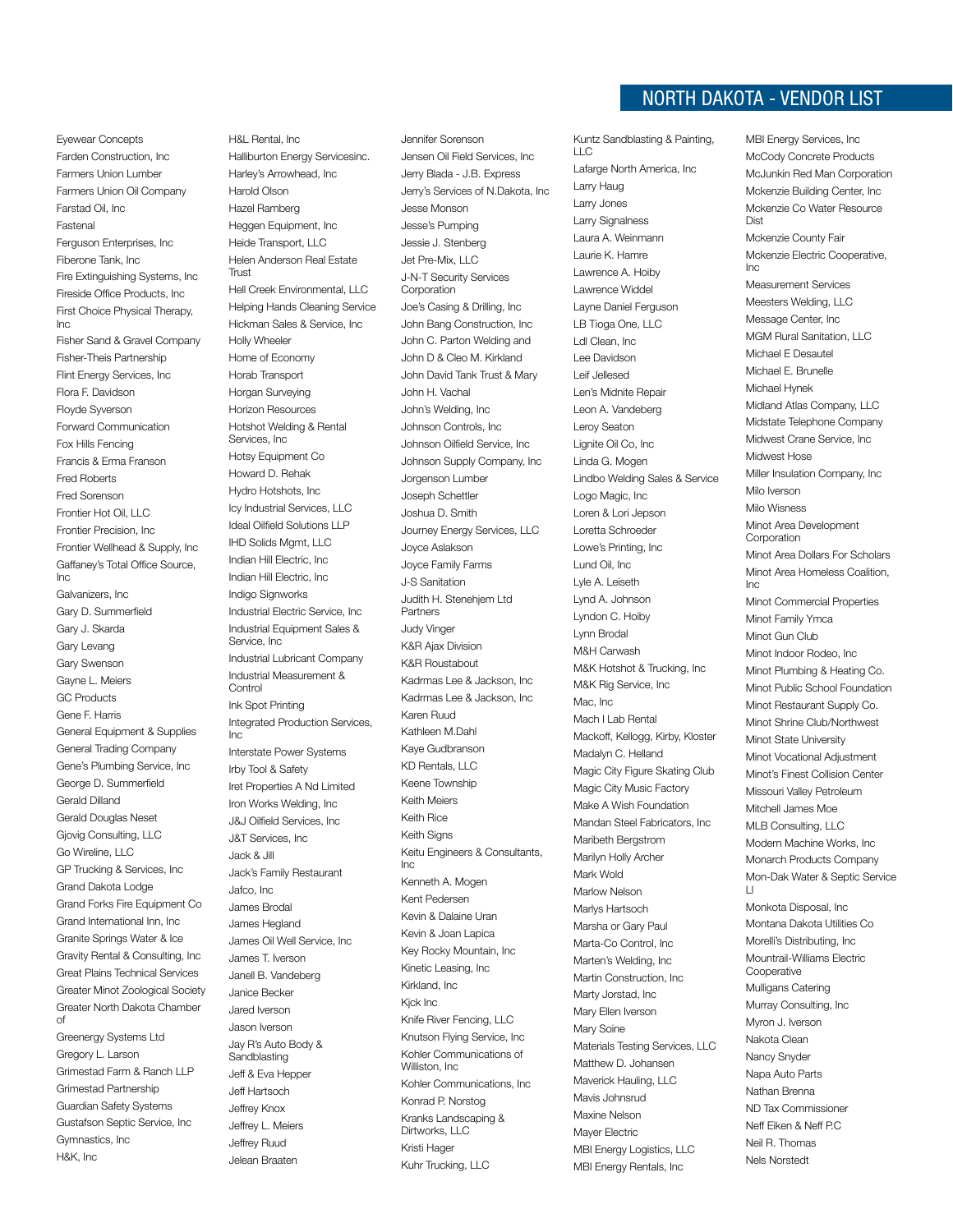Nelson Farms Partnership Neset Consulting Service, Inc Nevin Dahl New Orleans Sand, LLC Newkota Services & Rentals,  $\sqcup$  C Niess Impressions Noble Casing, Inc Norman Hanson Norman Sondrol North Central Electric Coop, Inc North Central Rental & Leasing, LLC North Country Sportswear North Dakota Industrial Commission North Dakota Petroleum Council North Dakota Propane Gas Assn North Dakota Public Service Commission North Dakota State Fair Association North Dakota Tax Commision North Plains Consulting Services, Inc Northeast Mckenzie Community Northern Elite, Inc Northern Energy ServicesLLC Northern Exposure Sign **Company** Northern Fuel Partners Northern Plains Safety Northern Pump & Compression, Inc Northern Services Northern States Completions, Inc Northern States Fishing Tool Co Northern Water Works Supply Northwest Communications Coop Nov Tuboscope O Day Equipment, Inc O'Brien Oilfield Services, LLC Oilfield Safety, Inc OK Implement Co/Napa Old Keystone, Inc Omar Hanson On Site Safety, Inc One Stop Trailerz O'Neil Rentals, LLC Opportunity Foundation, Inc Outlaw Services Overhead Door Co of Minot Owen Hamre Oz Hotshot / Braden Overson Pamela Evoniuk Panther Pressure Testers, Inc Parkway Ford Sales, Inc Pat's offroad, Inc Paul Weyrauch Paul Wisness Pearce & Durick

Penkota Wireline Services, Inc Pepsi Cola Petroleum Experience, Inc Petroleum Services, Inc Phillys Hanson Phyllis M. Iverson Pioneer Well Services, LLC Polar Refrigeration & Heating, Inc Portal Service Co, Inc Prairie Disposal, LLC Prairie Engineering PC Prairie Ford Prairie Mountain Electric Motor,  $Inc$ Prairie Rentals, LLC Prairie Truck Equipment Prairie Welding  $Pre-1, ILC$ Precision Machine & Welding, Inc Pro Auto Body, LLC Pro Earth Products Pro Frac Heating & Trucking,  $\sqcup$  C Pro Pipe Corporation Production Analysis, Inc Pump Systems, LLC QC Energy Resources, Inc Quale Trucking, LLC Quality Cleaning Quality Insulation, Inc Quality Mat of North Dakota,  $\sqcup$  C Quest Engineering, Inc Quinn Pumps North Dakota, Inc R&J Technical Services, LLC R&T Water Supply Association Raging River Water Transfer Service, Inc Railroad Museum of Minot Rare Earth Consulting, LLC Ray School Capital Development Fund Raymond Anderson Raymond Gilstad Raymond Iverson RBJ FarmsInc Rdo Equipment Co Red River Oilfield Services, Inc Red River Supply, Inc Red Wing Shoe Store Red's Welding & Backhoe **Service** Regina P. Jardee Reiter Welding, Inc Rena Nelson Renegade Rentals, LLC Reservation Telephone **Cooperative** RGD Trucking, Inc Rice Consulting, Inc Richard Johnson Richard Regeth

Richard Skor Richard Weinmann Rig Anchors, Inc Rink Construction Inc Riverside Welding, Inc Robert Olson Rock Solid Pro Services, Inc Rocky Mountain Reclamation Rodney G. Dahl & Kathleen Rodney Miller Rods Hot Oil Service, Inc Roger Brenna Roger G. Halverson Roland Heiser Roland Panjaitan Rolfson Oil, Inc Roloff Auto Body Ronald & Carole Haug Ronald Anderson Ronald Duane Anderson Ronald Pedersen Ronald Viall Ronnie Iverson Ron's Sandblasting, Inc. Rose Slette Roughrider Electric Cooperative, Inc Roughrider Picker & Trucking Service, Inc Roustabout Service & Insulating Royce Aslakson RSC Equipment Rental Rud Transportation, LLC Ryan Davidson S&S Motors S&S Sales, Inc S&W Portable Storage, Inc Sackman Electric & Controls, Inc Saddle Butte Tower Safe Com, LLC Safety-Kleen Systems, Inc Saf-T-Corporation Co. Safway Services, LLC Sally Iverson Living Trust Saltwater Disposal of North Dakota Sam J. Sagaser Sr. SandK Stack Testing, Inc Sanford Health Occupational Satermo Trustworthy Hardware Sathe Analytical Laboratory, Inc Savanna Well Servicing Corporation SBG 1804 Facility, LLC SBG Grassy Butte, LLC SBG Manning Facility, LLC Schantzen Welding Schmidt Construction of Stanley Schmidt Electric, Inc Schmidt Enterprise, LLC Schmidt Repair, Inc Shanon Hodnefield

#### North Dakota - VENDOR LIST

Sharon M. Norstog Shay L. Scanlan Sheldon Welding & Construction, Inc Sherwin Williams Sievers Enterprises Sigrid Loomer Family Irrevocable Six Gun Hotshot, LLC Sleep Inn & Suites Slope Electric Coop, Inc SM Fencing, Inc Snyder Repair & Service Souris River Coop Souris Valley Animal Shelter Souris Valley United Way Southwest Water Authority Southwestern District Health Unit Special Olympics North Dakota Specialized Technological **Threading** Spiffy Biffs Sportsman Cafe & Steak House Squeaky Keene, LLC SRT Communications, Inc Stallion Oilfield Services Steffes Corporation Steier Oilfield Service Stephanie Blegen Stephen T. Meyer Steven D. Nelson Steven Overlee Steven Perdue Steven W. Anderson Stevick Business Forms Strata Corporation Sun Tubular Testing Services, Inc Sun Well Service, Inc Sund Manufacturing Co, Inc Sundhagen Sand & Gravel, Inc Sunland Field Services, Inc Superior Endeavors, Inc. Sure Sign SWCA Consultants Sweet Crude Oilfield Services Sysko Business Solutions T&K Inspection, Inc T&T Measurements Tarpon Energy Services, LLC Taryn Lumley Taylor Crane Service, Inc Technetics Group, LLC Temp Right Service, Inc Terry Anderson The Computer Store The Drive Inn The Laundromat Thomas John Halverson Thorfin Slette Timberline Service & Repair, Inc Time, Inc Timken Company

Tioga Chamber of Commerce Tioga Hardware Tioga Machine Shop, Inc Tioga Medical Center Clinic Tioga Parts Supply, Inc Tioga Ready Mix Company Tioga Tribune Titan Machinery, Inc Titan Oilfield Service, LLC Today's Machine, LLC Tom Meyer Enterprises, Inc. Too Tall Welding & Fabrication Tool Contracting, LLC Tooz Construction, Inc Total Control, Inc Total Depth Rentals, Inc Tractor & Equipment Company Train ND Transfield Services Oilfields, LLC Travis Lesmeister Triangle Electric, Inc Triple Aaa Safety/Training, Inc Triple Aggregate, LLC Trotter Construction, Inc Troy Donnelly TRS Industries, Inc True North Steel United Prairie Cooperative United Rentals Northwest, Inc University of North Dakota Upper Missouri Valley Fair US Pressure Test, Inc Vachal Family LLLP Valley Rental Service, Inc Van Lynn Rice Vector Construction, Inc Verendrye Electric Cooperative Vern H. Sherven Vernon Nelson Viall's Golden Valley Acres LLP Village Laundry Violet L.Thomas Vision Oil Tools, LLC Wanzek Construction, Inc Watford Express Laundry Center,  $\sqcup$  C Watson Well Solutions, LLC Wayne Hauge Wayne's Trucking WBI Energy Corrosion Services WBI Energy MidstreamLLC WellPro, Inc Wellsite Leasing, Inc West Dakota Oil, Inc West River Community Center Westcon Industries, Inc. Westlie Motor Company Westside Machine Shop, Inc White Earth Valley Saddle Club Wholesale Supply Company, Inc Wick Communications